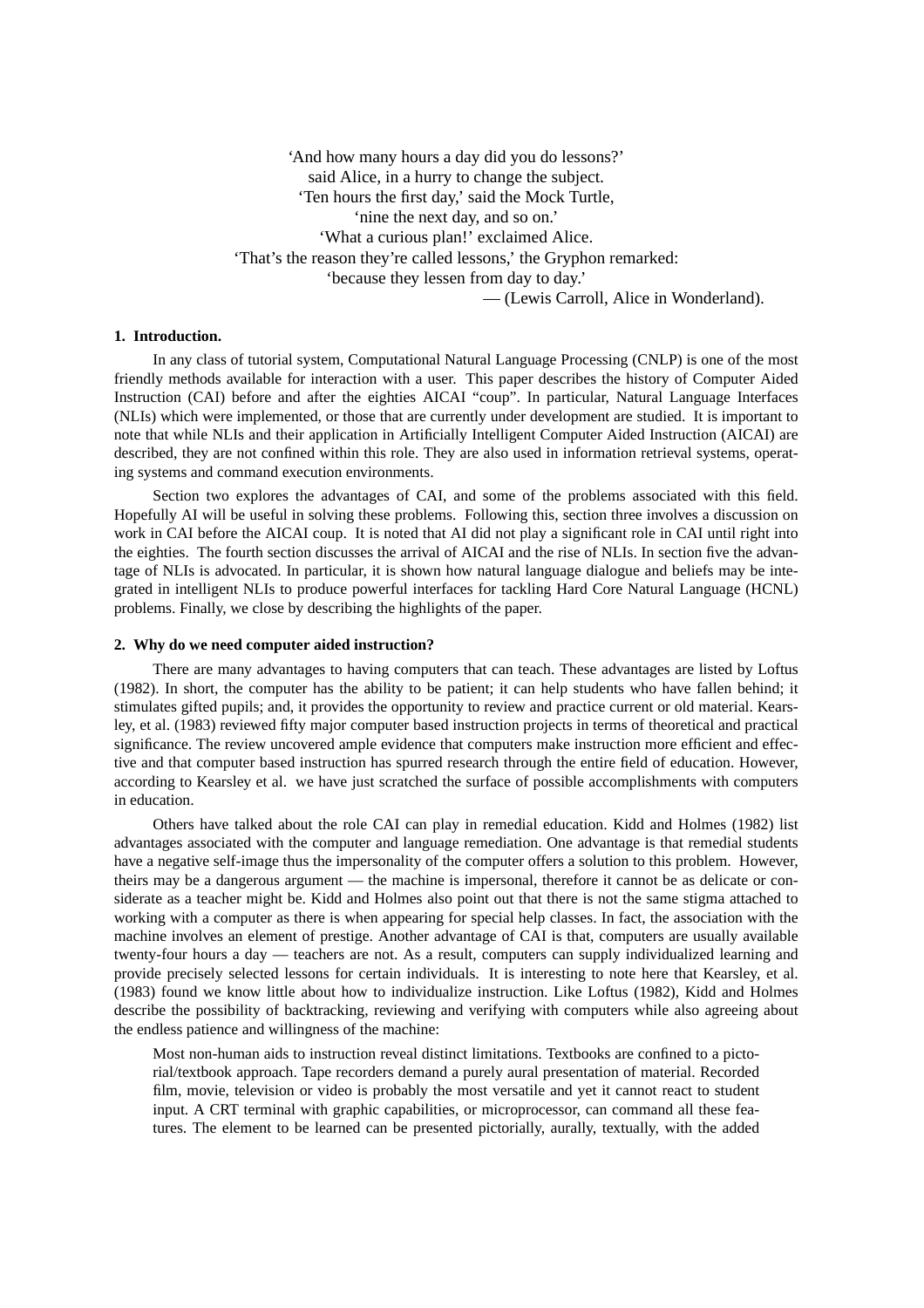features of movement and color, and it reacts directly to student input. (p. 235)

The important point brought up in this extract is that a machine, "...reacts directly to student input." It is this interaction or dialogue that makes CAI significant and furthermore, which separates it from other technology involved in instruction.

NLIs also have applications in helping the 'at-risk' learner. Goldenberg, et al. (1984) describe a pupil called Michael who cannot spell, and finds reading difficult. Michael is also interested in electronics. They believe that a program called SOPHIE built to instruct students in electronics, will be useful to him.

Although the advantages of CAI are numerous, there are also problems associated with building machines which can teach. Loftus (1982) lists the following human problems of CAI: teachers must tailor their classes to the requirements of particular programs; students have a fear of machines, and machines often do not tolerate mistakes. He states that, "... elimination of their *[students]* perceived right to be sloppy causes many of them to experience high levels of frustration as the machine repeatedly rejects answers, which are almost, but not actually, correct" (p. 119). Other problems are that students complain they do not want to take typing courses, and teachers fear that they may have to program machines.

There are technical problems in CAI augmenting the human problems: a given keyboard may not be appropriate for a student of a particular nationality; students experience numerous situations where there is a lack of terminals, and even if they get a terminal the load may be so high it is impractical to use the machine anyway; with regard to security there is the possibility that students can erase records; furthermore, Kearsley, et al. (1983) believe we do not have a good understanding of the effects of what they call "instructional variables". These are variables such as graphics, speech, motion or humor.

Molnar (1982) believes that the information explosion **requires** that CAI be developed. In his article on the search for new intellectual technologies he states that the proportion of knowable knowledge is growing smaller and we are experiencing an "ignorance explosion". Molnar talks of the knowledge worker who uses and applies knowledge at his job whether he is an engineering technician or a bank clerk. On asking what new demands will be placed on the educational process, Molnar's solution is the development of new intellectual technologies with the substitution of algorithms for intuitive judgements in automatic machines. For example, Control Data corporation has developed the program PLATO for learning environments. IBM expects its "learning centers" to cut the need for technical instructors from the field by greater than thirty percent. Although Molnar's fears of an ignorance explosion may be premature it is true that the quantity of information available to people is increasing rapidly and that the proportion of it we know is getting smaller. However, the efficiency of instruction and the number of instructors may not be the only limiting factors on the ignorance explosion. After all, we can only assimilate a limited amount of knowledge.

# **3. The situation before the AICAI coup.**

Before the storm, interfaces in CAI were quite limited. Most interfaces used menu-driven front-ends or keyword systems containing trivial subsets of natural language. Thus few programs accepted natural language sentences or phrases. Wyer (1984) describes the picture for us in her paper on AI and CAI where she explains the limitations of "controlled learning" and "Ad Hoc Frame-Oriented CAI (AHFO CAI)". She states that students had little or no initiative in their own learning; that they couldn't use natural language with the system and rigid computer programs led to frustration.

Lewis (1983) believes that early attempts to provide flexibility in these programs suffered from two defects: users were given little guidance and often got lost in a forest of technical commands and parameters; and, menu-driven programs which provided varying degrees of both flexibility and structure displayed distracting options which could affect students' line of thought:

The design of pupil material for use in a particular CAL [*Computer Aided Learning*] package is clearly going to be dependent on the design of the program. It is here that most inflexibility may occur as it cannot be assumed that teachers are able to modify software. (p. 82)

He also quotes the following introduction to keyword-controlled software taken from course notes prepared at St. Martin's College, Lancaster: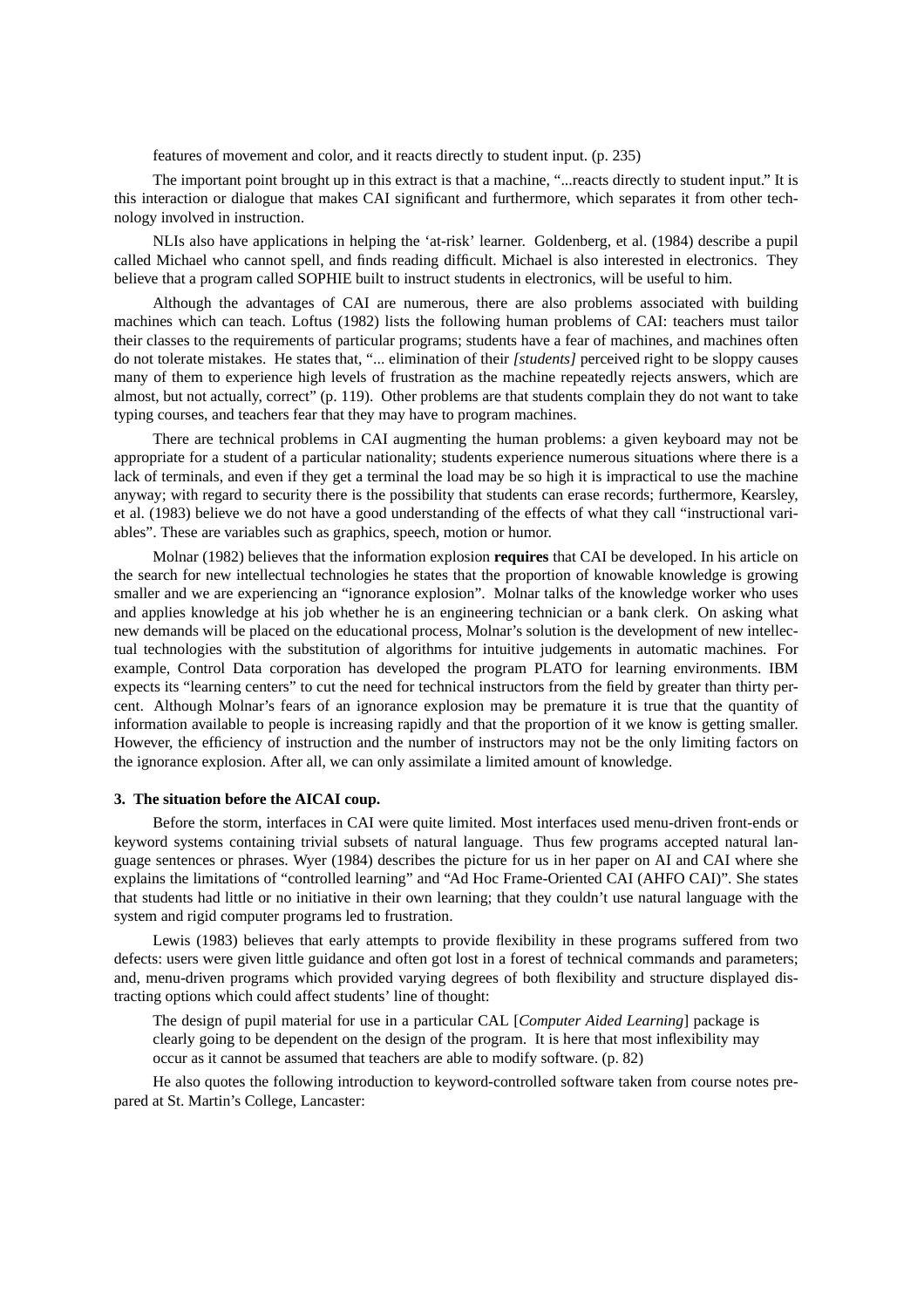An important criterion for a program to be used by non-specialist users of computers is to ensure that the user is in control, knowing clearly how to make the program perform in the desired way. The phrase 'user friendly' has been coined to describe this criterion. Few programs meet this requirement, yet it is crucial that they should do so if they are intended to be used by novice or timid users. (p. 82)

Lewis believes that CAI programs meet the above criterion if the first-time user is guided by, and prompted by, a dialogue in natural language. He also states that the program must allow flexibility to cater for the novice, yet provide the advanced learner with the freedom to explore all features of the program at will.

Researchers in CAI kept away from AI and continued to develop their own solutions for building better interfaces. Two attempts to keep AI at bay were generative approaches and authoring languages. However, it was soon realized that these were not adequate substitutes for NLIs. In Sleeman and Brown's (1982) book on intelligent tutoring systems generative CAI is described as drill and practice techniques. The idea of generative CAI is to select problems at a level of difficulty appropriate to the students overall performance. The obvious limitation of these systems is noted by Sleeman and Brown and we will see later on how belief models may be used to tackle such limitations.

Kearsley, et al. (1983) observe that significant progress or development of authoring tools or techniques have occurred to augment computer based instruction as they describe authoring languages and systems:

One major area of research unique to CBI *[Computer Based Instruction]* has been the development of languages and systems for creating interactive programs. The purpose of both CBI author languages and authoring systems is to make the development of instructional lessons easier. Authoring languages provide a set of features especially suited to the kind of programming required by CBI (i.e. screen formatting, answer processing, data collection and analysis). (p. 90)

Systems such as PLATO and TACCIT distinguish authoring languages and authoring systems. For PLATO it is necessary to learn to program in Tutor whereas with TACCIT one can specify content and instructional strategies. Today, PLATO is menu-driven and TACCIT has an authoring language called TAL. Alas, Kearsley et al. found that "One drawback of authoring languages or authoring systems is that they have sometimes constrained the author to relatively narrow models of instruction" (p. 91).

With further development there was a move towards AI and natural language interfaces. A startling fact, however, is that in 1982 people were building systems with little or no AI in them. It may be the case that there were hesitations to apply AI techniques in education or that the AI sector didn't advertise enough. It seems that even in 1982, AI and education were only united in a minimum number of programs. Kidd & Holmes (1982) describe six systems under development at various universities where it appears as if AI wasn't even considered. These programs included direct word matching strategies and error detection for incorrect characters or words in the input — wholly syntactic, yes, but no AI.

For example at Dartmouth and NYSU, programs stored grammatical components, stems and endings of irregular verbs, and rules. These programs indicated where students went wrong. The UWO (University of West Ontario) project is outlined:

...when the error does not appear to be due to a lack of linguistic competence but is rather a minor slip in performance — omitted or inverted letters, spelling errors, and the like—mere detection is usually sufficient to allow the student to correct his mistakes. The location of errors is indicated by underlining the incorrect letters or inserting an underlined space where a letter is missing. (p. 238)

In 1982, simple syntax was being used for CAI while researchers in computational natural language processing such as Wilks (1975, 1978) were showing the advantage of semantics for processing language years before. Kidd & Holmes (1982) associate these syntax checking programs with a description on the advantages of feedback, which is surely an AI problem:

Feedback that is both pertinent and helpful is needed in response to all student answers, but it is obviously more vital when dealing with incorrect attempts. Any drills or exercises done by the remedial student should not function as a means of testing but as a learning process. Information given to him should help him understand where he went wrong and why, if he is ultimately going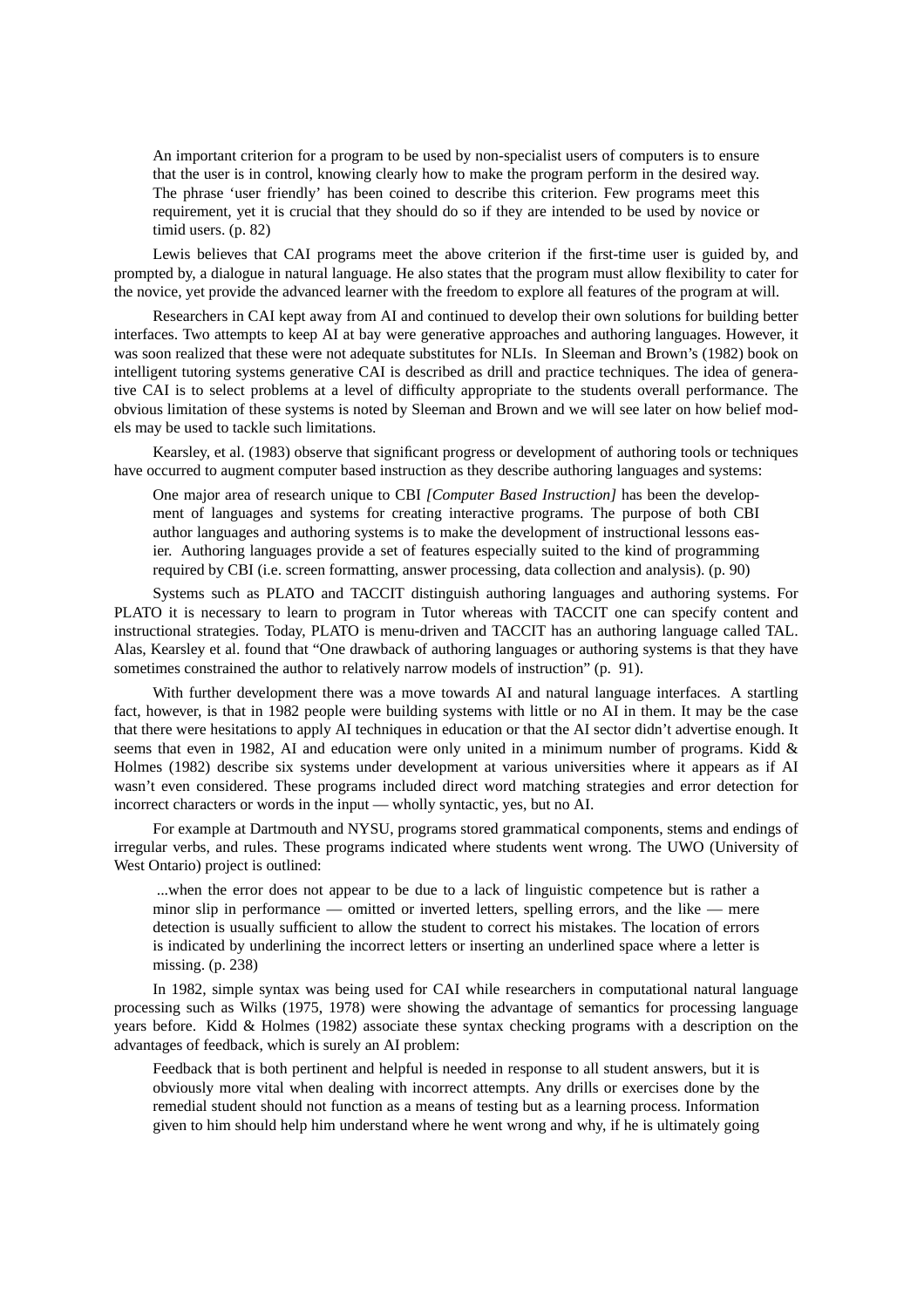to produce the correct answer and comprehend the reasons for its correctness. This type of feedback demands a medium that can provide very sensitive response evaluation. When intelligently programmed the computer can fulfill this function admirably. (p. 236)

The above extract describes AI techniques exactly. However, although Kidd and Holmes define their associated examples as being "intelligently programmed" these examples are certainly not intelligence programming. Even more serious is the following quote from Higgins and Johns (1984): "Similar work [on spelling correction and input errors] has been done by Hanno Martin for German, although there the focus has been on syntax, using automatic parsing techniques. This is one of the many areas in which computer-assisted learning may expect to borrow in future from theoretical work in artificial intelligence" (p. 59). Do they not realize that CAI can already borrow these techniques and does not have to wait for the future? I believe one of the reasons that AI didn't catch on in the education sector was because of these misconceptions. Only a few people in the education sector seemed to know about developments in the AI field. Schank (1982) sums up the situation for us in his book *Reading and Understanding* when he states, "It is not surprising that our research has had no effect, since people who work in Artificial Intelligence are in the field of Computer Science, and usually have little contact with educators or people whose research is on how to teach reading to children" (preface).

#### **4. The coming of AICAI and natural language interfaces.**

It was soon realized that AI had a role to play in education. Wyer (1984) tells us that a true departure was Carbonell's SCHOLAR program. SCHOLAR departed from the Ad-Hoc Frame Oriented approach (mentioned earlier) as its structure was information oriented. It is important to note here that the meaning of "frame" within the CAI field has little relation to the meaning of "frame" in the AI sense. SCHOLAR taught the geography of South America through a 'mixed initiative' system rather than through frame oriented 'page turning'. Thus the student could query the system using natural language and vice versa. SCHOLAR's generation and comprehension of natural language is based on a semantic network — a theory developed within the AI community. The teacher must build the network and the significance of SCHOLAR was the in the fact that it made **some** attempt to utilize restricted natural language for input and output.

Wyer (1984) attributes several advantages to intelligent CAI. One advantage is that problem-solving techniques are instilled and attempts to model the student are introduced. In particular, tutoring strategies are developed. The idea of intelligent CAI is to separate teaching strategies from subject matter.

Higgins and Johns (1984) also noted the prospects associated with AICAI. They distinguish unintelligent and intelligent analysis. Unintelligent analysis is defined as that analysis where canned language is stored in memory. The machine operates in an automatic or random way on the forms of language and has no sensitivity to meaning. On the other hand, intelligent analysis involves the synthesis of language using a stored vocabulary and a set of grammar rules. The machine then relates the language to some form of knowledge structure such as the semantic networks mentioned earlier. Higgins and Johns go on to explore the limitations of intelligent synthesis. They talk of programs which *understand* the languages they process. We are told that Artificial Intelligence research since the sixties has shown that the computer can be programmed to generate and respond to language appropriately, provided that the language relates to knowledge of a restricted world. The classic program was Winograd's SHRDLU which 'knew' about a table-top world of three-dimensional objects, blocks, cones and pyramids. SHRDLU analyzed natural language and could manipulate objects in response to instructions in English. In a chapter on the computer outside the classroom two points about AI and language learning were noted. First, there are a large number of practical spinoffs to be gained; examples are various NLIs and expert systems for different applications. We have seen systems which offer to check and correct grammar of text such as IBM's EPISTLE program. Second, the theoretical work in AI should throw light on questions of general interest in language teaching.

Novak (1976) believes the English language is a remarkably efficient and effective means of communication. However, he notes that the English sentence is only a set of clues to the message it wishes to convey. He makes the point that the clues or code can be interpreted by comparing these with what one already knows. In fact, this is the heuristic many NLIs use to process natural language in limited domains.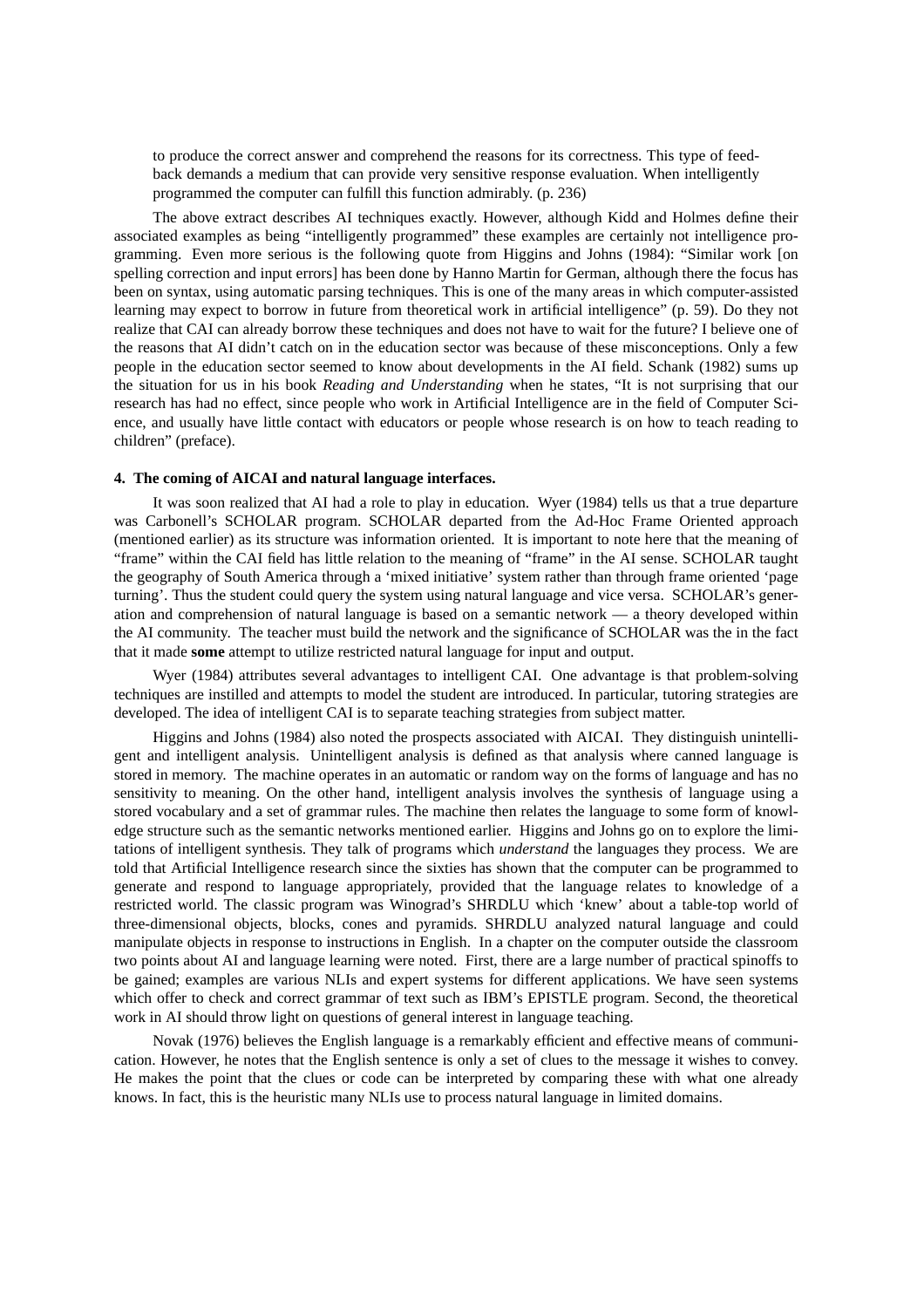Kearsley, et al. (1983) define intelligent CAI exactly as they state, "Most importantly, intelligent CAI programs have sophisticated student models which allow them to understand what the student is/is not learning. It is this capability to understand what is being taught and why a student makes a mistake that makes these programs 'intelligent'" (p. 91). They list a number of intelligent CAI programs including SCHOLAR (Carbonell & Collins), SOPHIE a tutor for electronics troubleshooting (Brown, Burton & deKleer), WHY for tutoring in meteorology (Stevens & Collins), WEST, a coach for game playing (Brown & Burton) and BUGGY, a diagnostic program for arithmetic (Burton & Brown). Alas, there is one reservation expressed by Kearsley et al. — despite the promise of intelligent CAI, none of these programs have had any real impact on educational practice to date. It is important to note that except for SCHOLAR which originally was not intelligent CAI anyway, all of above programs were developed in the late seventies and eighties.

The WEST program was theoretically useful as it demonstrated that intelligent CAI could not be done with traditional computer based instruction authoring languages such as Tutor. Their basic structure is not suitable. WEST is a popular game which was originally developed on the PLATO system. Kearsley et al. (1983) also argue that one of the outcomes from their research was that we do not know a lot about interaction. They believe that the more interaction and student involvement with the program the better the computer based instruction. Again, I would argue that NLIs offer the way forward in this domain.

A very detailed combination of papers on AICAI is compiled in Sleeman & Brown's (1982) book, *Intelligent Tutoring Systems*. Many of the AICAI programs in these papers include intelligent natural language interfaces. In the introduction they single out three issues that may be of special interest to AI researchers. These issues are: the implementation of friendly interfaces and conversational systems; the contribution of the student modelling work to techniques for instruction; and, special purpose inference and deduction techniques. Sleeman and Brown discuss what they call "habitable(friendly) natural language systems" (p. 5). They propose that, "...limited domains of inquiry can be handled robustly and efficiently by formalizing the semantic structure of the domain directly as a grammar in its own right" (p. 5). Burton explored this technique in SOPHIE as do many other NLIs in areas of application other than CAI. Since we have now moved into the higher reaches of AICAI so suddenly it's time to consider the possible integration of natural language dialogue and beliefs within NLIs.

## **5. Hard Core Natural Language, dialogue and applied beliefs.**

In Sleeman and Brown (1982), the problems of, modelling discourse between the machine and the user, handling deletions, ellipsis, and pronominal reference are discussed. We will term the latter topics Hard Core Natural Language (HCNL). The handling of context on preceding dialogue and focus of conversation are also HCNL. Realistic dialogues with the user must include some conceptualization of the domain and the current focus of conversation. Much work has been done already in the domain of goals and plans in order to solve HCNL. However, another dimension is becoming more important. Belief models were discussed back in the seventies by people such as Bruce and Schmidt (1974) and Brown (1974). Recently, studies on beliefs have returned to the limelight, especially with research in Natural Language Processing. Wilks (1985) has advocated work which can represent the notion of an individual's beliefs and has a way of distinguishing between what one participant in a dialogue believes and what another does, where those two may be different, even though the two people communicate very well. He describes a dialogue which takes place, "between a (human) USER and a SYSTEM, that may or may not be human..." (p. 10). Later on, discussing the limitations on default belief, Wilks proposes an environment for expert and self knowledge.

Wilks & Bien (1983) discuss beliefs, points of view and multiple environments. This paper considers the phenomena of *assumed beliefs*. Assumed beliefs are those beliefs which we do not really hold, but which we attribute to our hearers. What is the significance of all this information on beliefs of various people? Even if we do model the beliefs in conversations why are these beliefs useful?

Patrick (1982) discusses problem diagnosis performance in relation to SOPHIE, the electronics troubleshooter:

In some studies, which have concentrated on the representations of knowledge of a trainee and an expert troubleshooter, the difference between the student and expert model can be used to remove any misconceptions which the trainee might have about the system and its states." (p. 319)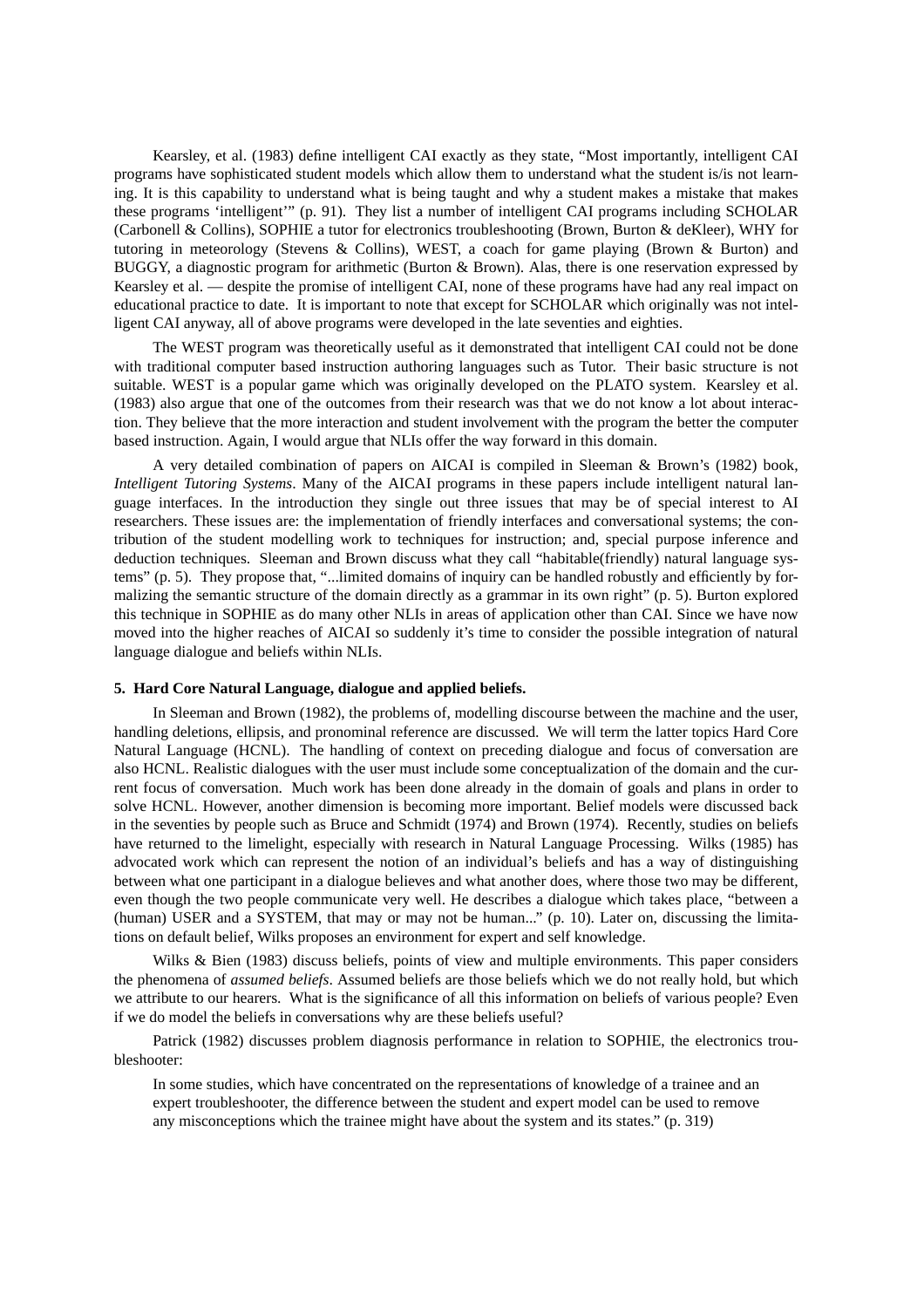We can see that users have assumed beliefs pertaining to various AICAI programs. Although Patrick describes the Adaptive Computerized Training System (ACTS) under development at the Army Research Institute since 1974 as providing, "an adaptive computer program which can develop and compare the decision structure of a trainee with that of an expert during the diagnostic process" (p. 320), I do not think they are applying any such strategy as beliefs or points of view.

Wyer (1984) tells us that SCHOLAR makes no attempt to evaluate the student's incorrect responses or to use a diagnosis of what may be wrong to help the student overcome misunderstandings or misconceptions. Belief models concerned with false beliefs could be used to recognize misconceptions. Higgins & Johns (1984) provide an analysis of discourse and describe the false impression that programs such as ELIZA and DOCTOR produced to make it seem as if they were intelligent. Today we are trying to do the opposite. Sleeman & Brown (1982) tell us that pre-AICAI research centered on models of the student which were based more on parametric summaries of his behavior than explicit representations of his knowledge. Surely, we can represent this knowledge using belief models.

Sleeman and Brown describe three major acknowledged shortcomings in AICAI: instructional material produced in response to students queries or mistakes is often at the wrong level of detail — this might not happen if the system had a set of beliefs about what the user believes; the system assumes particular conceptualization of the domain pushing the students performance into one conceptual framework — this might not happen if the system knew what the user believed about it, also they say tutoring and critiquing strategies used by these systems are ad hoc and unprincipled. Moreover, Sleeman and Brown refer directly to beliefs, "Discovering consistent principles would be facilitated by constructing better theories of learning and mislearning — a task requiring detailed psychological theories of knowledge representation and belief revision" (p. 3). Furthermore they talk of the *assignment-of-credit* problem, i.e., the problem of how to rationally allocate blame (credit for having caused failure) when more than one elementary step is necessary for success. If the failure of a task occurs, which requires multiple skills, then which skill is it that the student does not have? We are more likely to find out if we have derived a model of the beliefs of the student. The following are examples of where points of view can be applied:

The problems of failing to discuss important aspects of physical processes and failing to use important ways of describing physical processes arise because the script-subscript structure is limited in the types of knowledge it can represent. We believe that representing knowledge about physical processes requires multiple "representational viewpoints". (p. 15)

The availability of multiple viewpoints raises the possibility that some errors may turn out to reflect the fact that some perspective is missing in the students knowledge. Alternatively, some bugs might be described as a failure to integrate several different viewpoints, a failure to recognize contradictions between two different perspectives or to update one viewpoint when relevant changes are made in another. (p. 24)

Wilks (1986) describes a multi-actor system for cooperation and planning which would implement the "representational viewpoints" described above and how belief models could be applied to a problem arising in an NLI called GIFT. Similar ideas are discussed in Wilks & Bien (1979).

In Sleeman & Brown, Goldstein describes how *belief measures* can be defined on genetic graphs:

This corresponds perhaps, to the psychological observation that a student does not always employ a skill which has just been explained. While the student may be able to repeat the explanation, and even describe implications of the new knowledge, he may not actually use the skill when solving problems... (p. 73)

A formal representation for this learning conservatism can be added to our learning model by introducing a belief measure. (p. 73)

However, Goldstein uses a numerical representation for beliefs. Wilks & Bien's scheme or model is a better representation than Goldstein's model which can be criticized on the basis that emotions or feelings cannot be realistically represented using numerical quantities. Beliefs are also described in Clancey's GUIDON program, which uses certainty factors for beliefs. Overlay student models are utilized to determine whether the tutor believes that the student knows how to achieve subgoals. Clancey decides that change in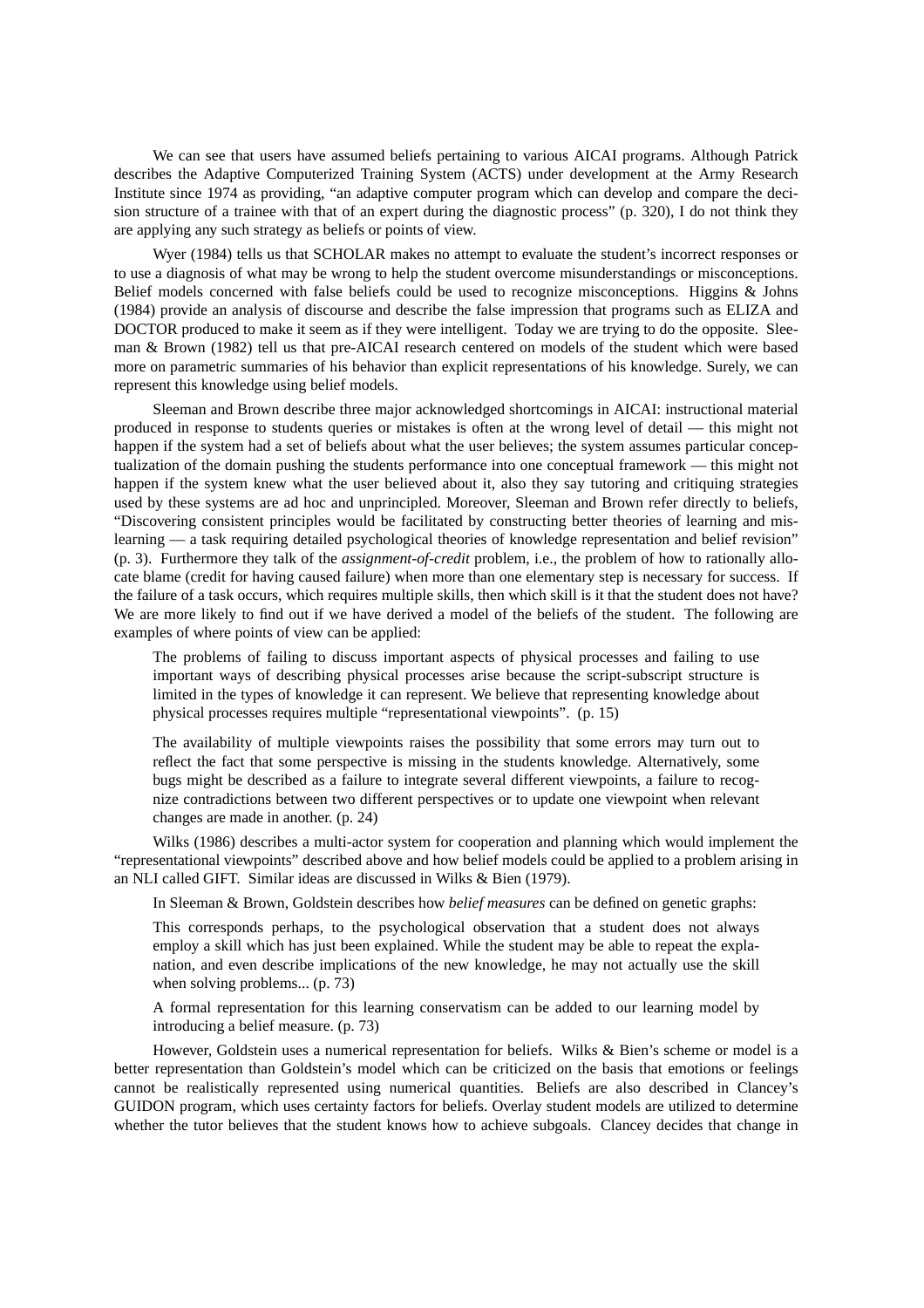belief is interesting. There are numerous examples where belief models can be applied to solve HCNL problems. Furthermore, the integration of belief models within natural language interfaces is a powerful mechanism which may subsume theories on plans and goals.

### **6. Conclusion.**

This paper has been a study on the history of AI in Computer Aided Instruction with particular emphasis on Natural Language Interfaces. Before the eighties the existence of AI in CAI was quite limited. However, this was soon to change, and after the AICAI coup there was an explosion of AICAI programs. Due to this explosion there was a greater insight into the problems of AI. Fortunately, the investigation of AICAI led to a better understanding of instruction itself.

Most of the AICAI programs developed after the coup included intelligent NLIs which utilized new theories in Computational Natural Language Processing (CNLP). However, the application of intelligent NLIs led to higher level problems in Natural Language Processing, i.e. Hard Core Natural Language (HCNL). HCNL includes problems in modelling both novice and expert users, and explicit language processing difficulties in interpreting dialogue. Researchers in natural language discovered the stubbornness of user input involving contextual reference, ellipsis, and deletions. Wilks and Bien's theory of belief models may be used to tackle numerous examples of HCNL.

We can only guess at the reasons why AI had to wait for such a long time before it was applied to education. It could be that AI people did not advertise their theories enough outside the AI field and education people did not look to AI for solutions. Even in 1982 people in CAI were either unaware, or sceptical of progress in AI, but we can be satisfied that AI and education are finally beginning to join forces and we should try to unite these two areas more in the future. Intelligent Natural Language Interfaces will certainly enhance the marriage of both Artificial Intelligence and education.

#### REFERENCES

- Brown, Geoffrey (1974) *The believer system*. Department of Computer Science, Rutgers University, New Brunswick, NJ 08903.
- Bruce, Bertram & Charles F. Schmidt (1974) *Episode understanding and belief guided parsing*. Computer Science Dept. (Bruce) and Psychology Dept. (Schmidt), Rutgers University, New Brunswick, NJ 08903.
- Goldenberg, E. Paul, Susan Jo Russell, Cynthia J. Carter, Shari Stokes, Mary Jane Sylvester & Peter Kelman (1984) *Chapter on Communication and language arts. In Computers, education and special needs*. Addison-Wesley: London.
- Higgins, John & Tim Johns (1984) *Computers in language learning*. Addison-Wesley and Collins ELT: London.
- Kearsley, G.; B. Hunter & R.J. Seidel (1983) *Two decades of computer based instruction projects: what have we learned?*. Technological Horizons in Education (T.H.E.) Journal, Vol. 10, No. 3, January, 90-94 & T.H.E. Journal, Vol. 10, No. 4, February, 88-96.
- Kidd, Marilyn E. & Glyn Holmes (1982) *The computer and language remediation*. Programmed Learning and Educational Technology (PLET), Journal of AETT, Vol. 19, No. 3, August, 234-239.
- Lewis, R. (1983) *Teachers, pupils and microcomputers*. Technological Horizons in Education (T.H.E.) Journal, Vol. 10, No. 4, February, 81-87.
- Loftus, William J. (1982) *A user's balance sheet on computer assisted learning*. Technological Horizons in Education (T.H.E.) Journal, Vol. 10, No. 1, September, 118-123.
- Molnar, Andrew R. (1982) *The search for new intellectual technologies*. Technological Horizons in Education (T.H.E.) Journal, Vol. 10, No. 1, September, 104-112.
- Novak, Gordon S. (1976) *Computer understanding of physical problems stated in natural language*. Department of Computer Science, University of Texas at Austin, March.